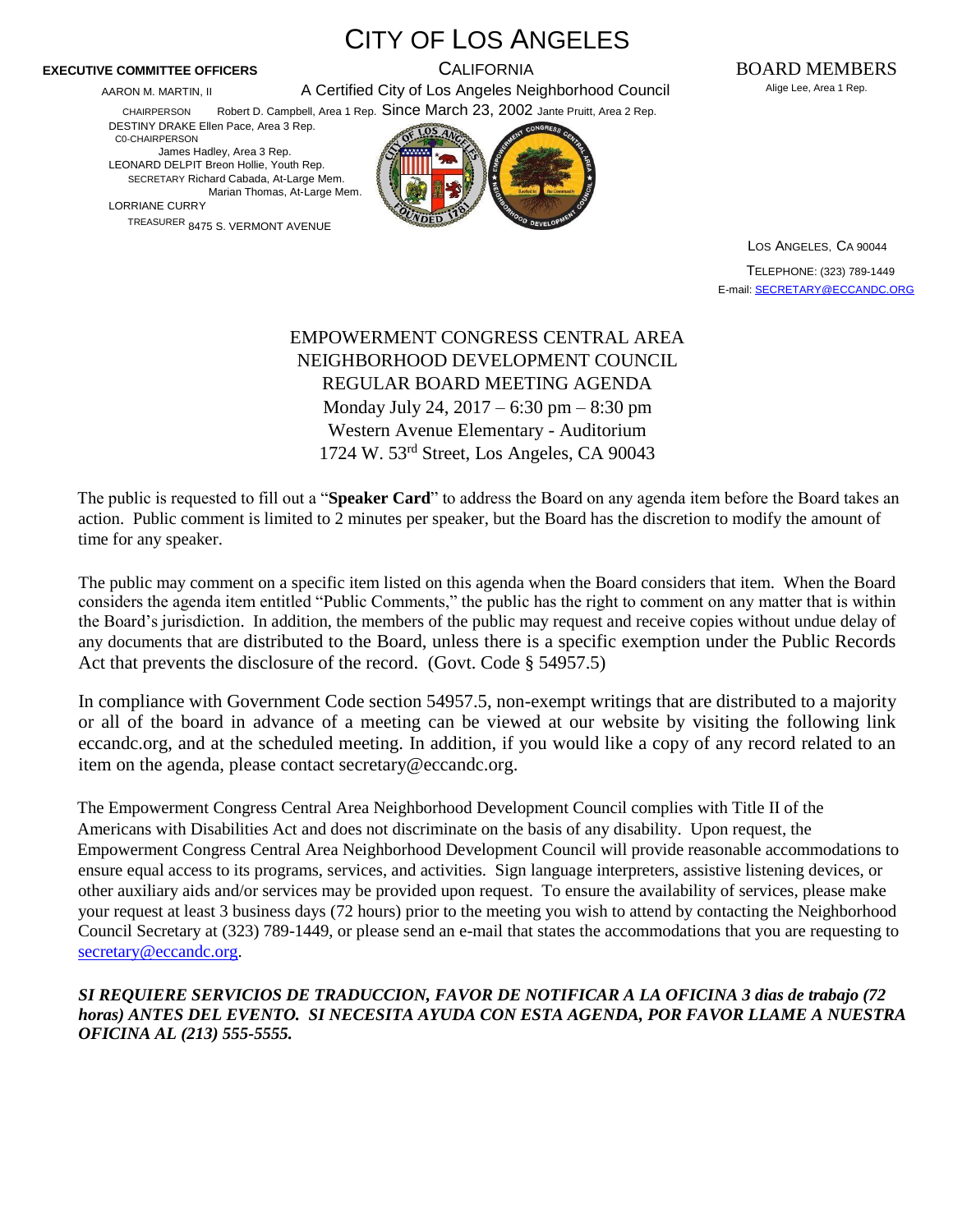- 1. Call to Order and Board of Directors Roll Call. (Chairperson) a. Eccandc Board's Progress Made in Fiscal Year (2016-2017)
- 2. Pledge of Allegiance (Youth Representative)
- 3. Review and possible approval of minutes from prior meeting held on June 26, 2017 (Secretary)
- 4. Review and possible approval of treasure report dated July 25, 2017 (Treasure)
	- a. Discussion of and possible approval of Budget Package for (2017-2018)
	- b. Discussion of and possible approval of Moore Business Results Proposal dated June 14, 2017 in the amount not to exceed (\$3,000)
	- c. Discussion of and possible approval of One Call Now service plan dated June 27, 2107 in the amount not to exceed (\$3,240)
	- d. Discussion of and possible approval of Back to School Festival scheduled for August 8, 2017 in the amount not to exceed (\$5,000)

c. Discussion of and possible approval of SheCooks247 invoice dated July 19, 2017 in the amount not to exceed (\$1,300)

- 5. Public Comments Comments from the public on non-agenda items within the Board's subject matter jurisdiction. [Speaker time limit is 2 minutes.]
- 6. Discussion of and possible approval to appoint a new Area 2 Representative at the discretion of the chairperson, subject to a majority vote of the board of the council. The appointed applicant's term shall be limited to the term for the vacant seat. (Chairperson)
- 7. Presentations [Speaker time limit is 10 minutes.]
	- a. Vision Zero, Jared Ferrell, CD8
	- b. Moore Business Results, Wendy Moore
	- c. Ray of Light Missionary Baptist Church, Pastor Starks
	- d. She Cooks247, Wyntesha Mc Allister
- 8. Elected Officials (Report to Community Stakeholders)
	- United States House of Representative, Congresswoman Karen Bass (37th Congressional District) California State Assembly, Assemblyman Sebastian Ridley-Thomas (54th District) California State Assembly, Assemblyman Reggie Sawyer (59th District) County of Los Angeles, Supervisor Mark Ridley-Thomas (2nd District) City Los Angeles, Mayor Eric Garcetti Office, City of Los Angeles, City Attorney Mike Feuer Office City of Los Angeles, Councilman Marqueece Harris-Dawson Office (8th District)
- 9. Public Officials (Report to Community Stakeholders) California Highway Patrol, (CHP) Los Angeles County Sheriff Department Los Angeles Police Department, (Southwest and 77<sup>th</sup>) Los Angeles Unified School Police Department (Horace Mann and Obama Prep.)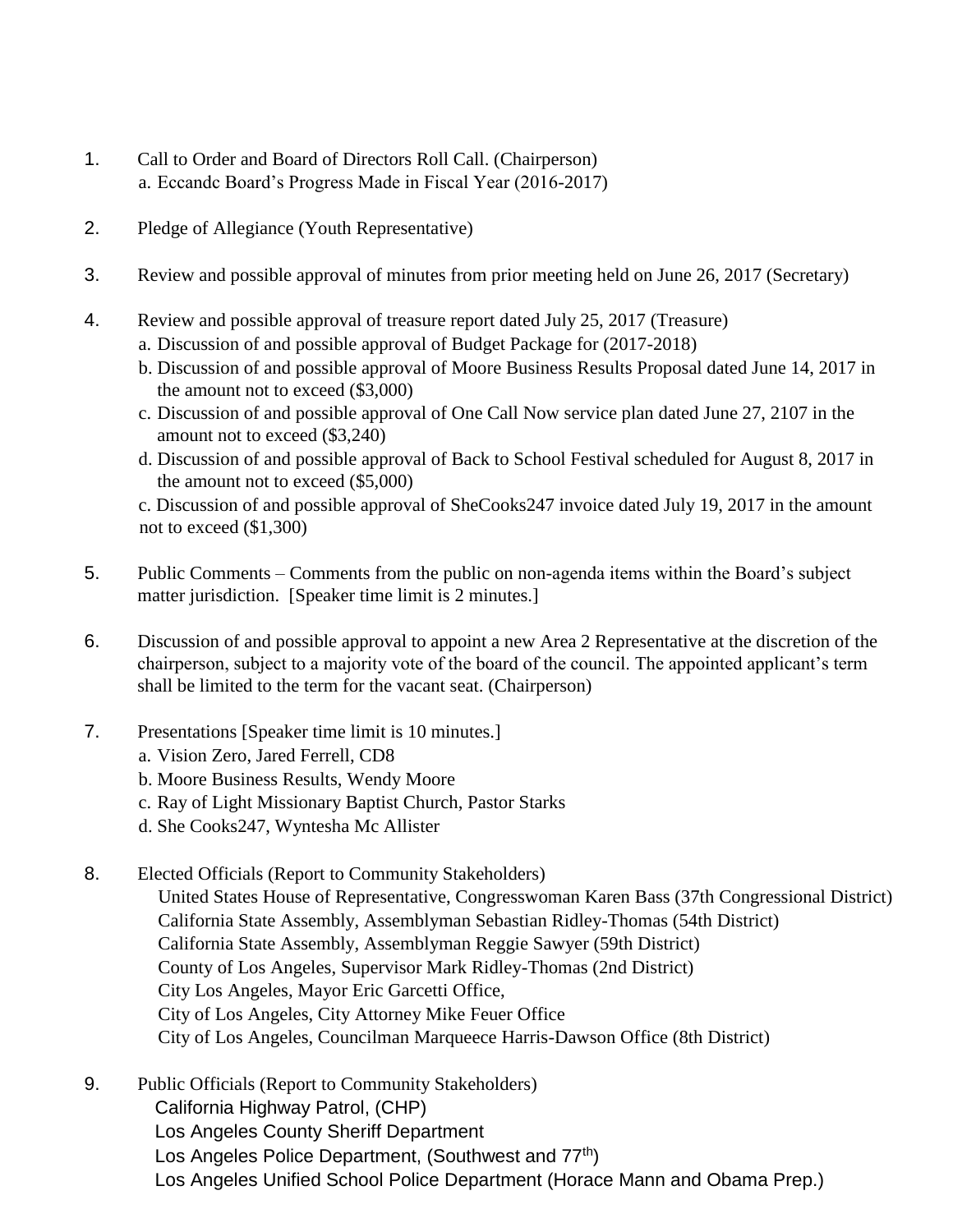Los Angeles Fire Department, (Station No. 66) City Departments & Bureaus, Boards & Commissions, City Council Committees Certified Neighborhood Councils in Region 10

EMPOWERMENT CONGRESS CENTRAL AREA NEIGHBORHOOD DEVELOPMENT COUNCIL Agenda was prepared by, Secretary Delpit

PAGE 2

## **10.** Area Reports

- a. Area Representatives or At-Large Representatives
- b. Report to the board on any activities in your area within last 25 days
- c. Remember to Invite your stakeholders to this meeting each month.
- 11. Standing Committee Reports consideration by the Board of the reports and recommendations from its committees, including possible action in adopting, rejecting, or modifying any report or recommendation, possible action by the Board implementing the report or recommendation, or possible determination by the Board of the Neighborhood Council's position on a report or recommendation, and recommendation regarding communication of the position to the appropriate governmental body:
- **12.** Board Business Comments from the Board on subject matters within the Board's jurisdiction a. Comment on Board Member's own activities/ Brief announcements.
	- b. Brief response to statements made or questions posed by persons exercising their general public comment rights.
	- c. Introduce new issues for consideration by the Board at its next meeting/request that the item be placed on the next meeting's agenda.
	- d. Ask Committee Chairpersons to research issues and report back to the Board at a future time.
- **13.** Future Agenda Items and other Calendar Events:

August 22, 2017 @ 6:30 PM—Next Regular Board Meeting.

**14.** Adjournment